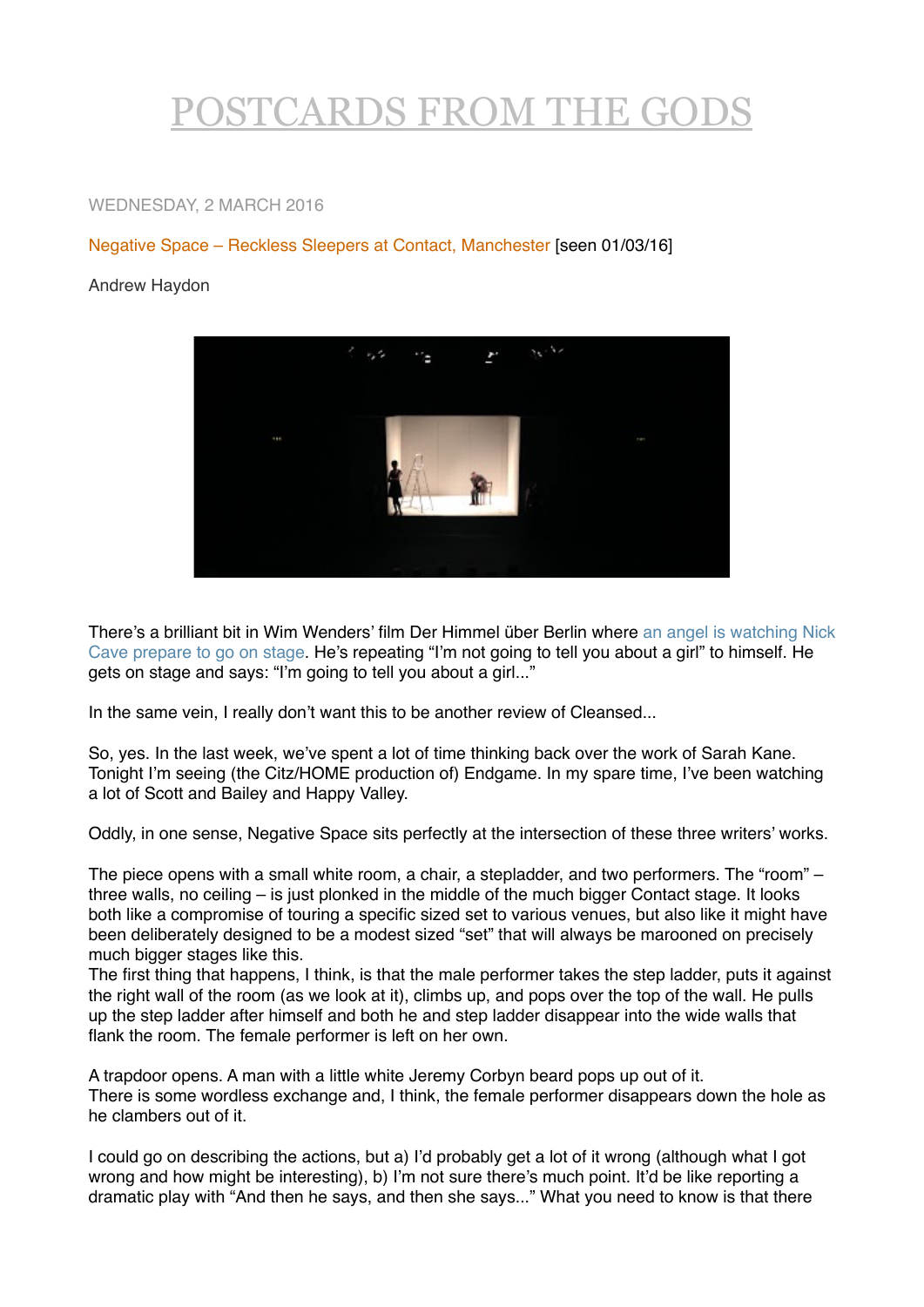are six performers – two women, four men (probably all playing their own genders, all dressed in starkly gender-normative clothes; suits for the men, dresses and heels for the women) – and they come and go. They interact, wordlessly; and we can imagine some negotiated relationships between them. We don't really know who they are, where they are, what they're meant to be, whether they're meant to know each other already (mostly not, I'd say), what this room is in relation to any world outside it.

And I couldn't stop thinking about how much it reminded me of Cleansed. But also of Blasted. And also of Endgame.

Lest you think I'm unduly fixated, the suits are grey, the shirts are white, the hair cuts aren't a million miles off, and small sunflowers are one of only about three recurring motifs throughout Negative Space. It's not \*just\* fixation. There is also visual coincidence. But then there's that bit in Blasted where the blinded Ian stands in a hole in the floor too.

And, more pertinently, the main thing that happens in Negative Space is that the set gets destroyed. Also á la Blasted, if you like.

Here it gets destroyed, slowly, with claw hammers. Smashed through, slowly, quickly, sometimes just smashed through by a performer's body. Perhaps weakened first by a series of hammer blows. Sometimes, maybe not even that.



The piece is 55 minutes long.

There's no soundtrack (although I did spend time imagining what the effect of various ones might be), no words (although I imagined some of those too), and there's no stage blood (ditto).

The effect for normal people watching – by which I mean everyone in the audience who wasn't me, and wasn't therefore thinking about Sarah Kane or Beckett – is that it's very funny. I was more fascinated by how violent it was. Or rather, the extent to which it suggested violence. I'm not imposing that, btw. It's six people with hammers smashing up a room, sometimes throwing each other through walls, or dragging each other into trapdoors (that series of Scott and Bailey (3) about the bodies buried, Fritzl or West-like, in the cellar, resonated there...). But, yes, it's not a stretch to see the violence, even if it is funny, like it is in Tom and Jerry or maybe a Harold Lloyd film. [Indeed, in terms of what I \*should\* be comparing this to, I think maybe something like [Station](https://andrewhaydon.wordpress.com/2008/11/19/mind-out-bac/)